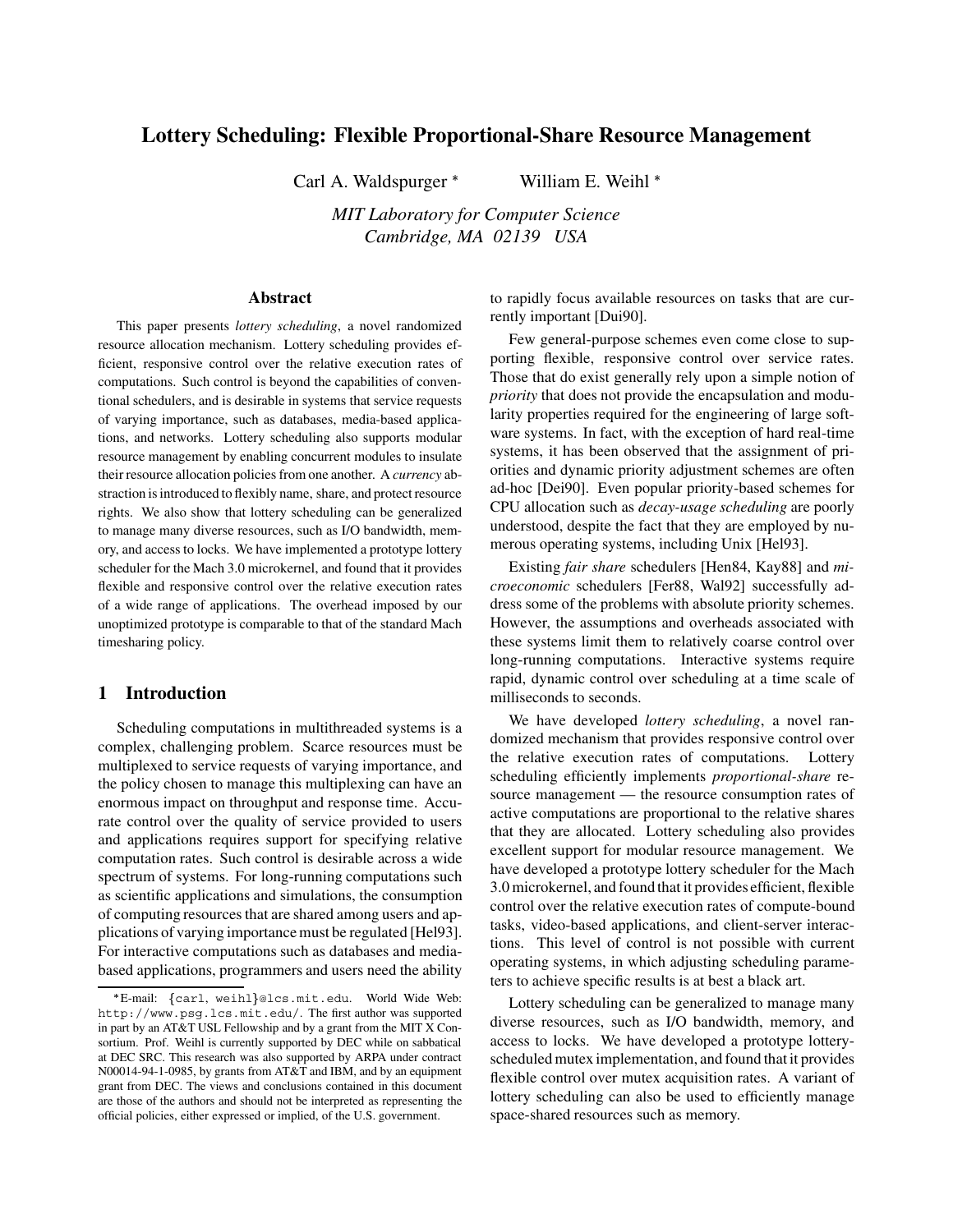In the next section, we describe the basic lottery scheduling mechanism. Section 3 discusses techniques for modular resource management based on lottery scheduling. Implementation issues and a description of our prototype are presented in Section 4. Section 5 discusses the results of several quantitative experiments. Generalizations of the lottery scheduling approach are explored in Section 6. In Section 7, we examine related work. Finally, we summarize our conclusions in Section 8.

# **2 Lottery Scheduling**

*Lottery scheduling* is a randomized resource allocation mechanism. Resource rights are represented by lottery *tickets*. <sup>1</sup> Each allocation is determined by holding a *lottery*; the resource is granted to the client with the winning ticket. This effectively allocates resources to competing clients in proportion to the number of tickets that they hold.

#### **2.1 Resource Rights**

Lottery tickets encapsulate resource rights that are abstract, relative, and uniform. They are *abstract* because they quantify resource rights independently of machine details. Lottery tickets are *relative*, since the fraction of a resource that they represent varies dynamically in proportion to the contention for that resource. Thus, a client will obtain more of a lightly contended resource than one that is highly contended; in the worst case, it will receive a share proportional to its share of tickets in the system. Finally, tickets are *uniform* because rights for heterogeneous resources can be homogeneously represented as tickets. These properties of lottery tickets are similar to those of money in computational economies [Wal92].

#### **2.2 Lotteries**

Scheduling by lottery is *probabilistically fair*. The expected allocation of resources to clients is proportional to the number of tickets that they hold. Since the scheduling algorithm is randomized, the actual allocated proportions are not guaranteed to match the expected proportions exactly. However, the disparity between them decreases as the number of allocations increases.

The number of lotteries won by a client has a binomial distribution. The probability  $p$  that a client holding  $t$  tickets will win a given lottery with a total of  $T$  tickets is simply  $p = t/T$ . After *n* identical lotteries, the expected number of wins w is  $E[w] = np$ , with variance  $\sigma_w^2 = np(1-p)$ . The coefficient of variation for the observed proportion of wins is  $\sigma_w/E[w] = \sqrt{(1-p)/np}$ . Thus, a client's throughput is proportional to its ticket allocation, with accuracy that improves with  $\sqrt{n}$ .

The number of lotteries required for a client's first win has a geometric distribution. The expected number of lotteries  $n$  that a client must wait before its first win is  $E[n] = 1/p$ , with variance  $\sigma_n^2 = (1 - p)/p^2$ . Thus, a client's average response time is inversely proportional to its ticket allocation. The properties of both binomial and geometric distributions are well-understood [Tri82].

With a scheduling quantum of 10 milliseconds (100 lotteries per second), reasonable fairness can be achieved over subsecond time intervals. As computation speeds continue to increase, shorter time quanta can be used to further improve accuracy while maintaining a fixed proportion of scheduler overhead.

Since any client with a non-zero number of tickets will eventually win a lottery, the conventional problem of starvation does not exist. The lottery mechanism also operates fairly when the number of clients or tickets varies dynamically. For each allocation, every client is given a fair chance of winning proportional to its share of the total number of tickets. Since any changes to relative ticket allocations are immediately reflected in the next allocation decision, lottery scheduling is extremely responsive.

# **3 Modular Resource Management**

The explicit representation of resource rights as lottery tickets provides a convenient substrate for modular resource management. Tickets can be used to insulate the resource management policies of independent modules, because each ticket probabilistically guarantees its owner the right to a worst-case resource consumption rate. Since lottery tickets abstractly encapsulate resource rights, they can also be treated as first-class objects that may be transferred in messages.

This section presents basic techniques for implementing resource management policies with lottery tickets. Detailed examples are presented in Section 5.

#### **3.1 Ticket Transfers**

*Ticket transfers* are explicit transfers of tickets from one client to another. Ticket transfers can be used in any situation where a client blocks due to some dependency. For example, when a client needs to block pending a reply from an RPC, it can temporarily transfer its tickets to the server on which it is waiting. This idea also conveniently solves the conventional priority inversion problem in a manner similar to priority inheritance [Sha90]. Clients also have the ability to divide ticket transfers across multiple servers on which they may be waiting.

#### **3.2 Ticket Inflation**

*Ticket inflation* is an alternative to explicit ticket transfers in which a client can escalate its resource rights by creating more lottery tickets. In general, such inflation should be

<sup>&</sup>lt;sup>1</sup>A single physical ticket may represent any number of logical tickets. This is similar to monetary notes, which may be issued in different denominations.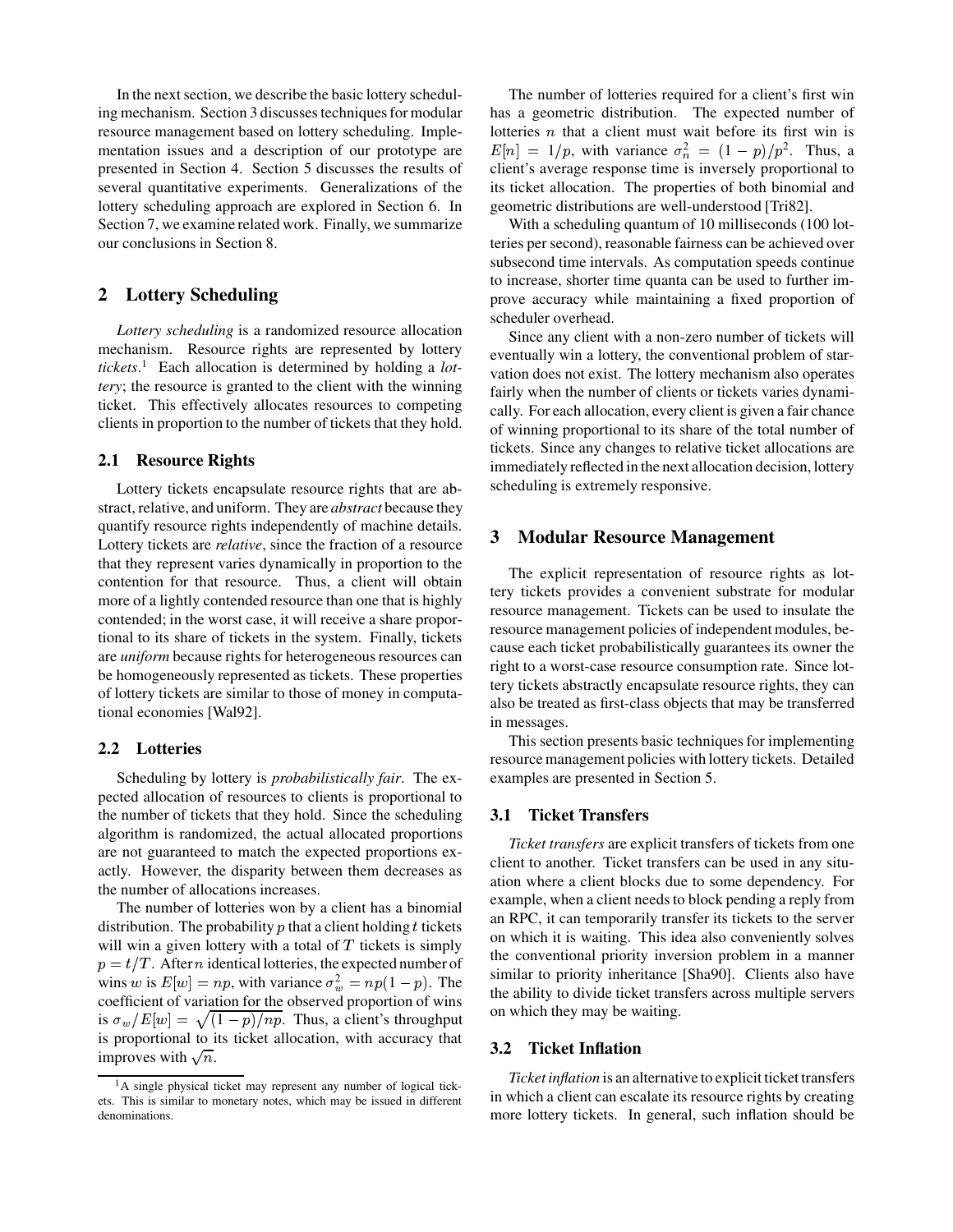disallowed, since it violates desirable modularity and load insulation properties. For example, a single client could easily monopolize a resource by creating a large number of lottery tickets. However, ticket inflation can be very useful among mutually trusting clients; inflation and deflation can be used to adjust resource allocations without explicit communication.

#### **3.3 Ticket Currencies**

In general, resource management abstraction barriers are desirable across logical trust boundaries. Lottery scheduling can easily be extended to express resource rights in units that are local to each group of mutually trusting clients. A unique *currency* is used to denominate tickets within each trust boundary. Each currency is backed, or *funded*, by tickets that are denominated in more primitive currencies. Currency relationships may form an arbitrary acyclic graph, such as a hierarchy of currencies. The effects of inflation can be locally contained by maintaining an *exchange rate* between each local currency and a *base* currency that is conserved. The currency abstraction is useful for flexibly naming, sharing, and protecting resource rights. For example, an access control list associated with a currency could specify which principals have permission to inflate it by creating new tickets.

#### **3.4 Compensation Tickets**

A client which consumes only a fraction  $f$  of its allocated resource quantum can be granted a *compensation ticket* that inflates its value by  $1/f$  until the client starts its next quantum. This ensures that each client's resource consumption, equal to  $f$  times its per-lottery win probability  $p$ , is adjusted by  $1/f$  to match its allocated share p. Without compensation tickets, a client that does not consume its entire allocated quantum would receive less than its entitled share of the processor.

# **4 Implementation**

We have implemented a prototype lottery scheduler by modifying the Mach 3.0 microkernel (MK82) [Acc86, Loe92] on a 25MHz MIPS-based DECStation 5000/125. Full support is provided for ticket transfers, ticket inflation, ticket currencies, and compensation tickets.<sup>2</sup> The scheduling quantum on this platform is 100 milliseconds.

# **4.1 Random Numbers**

An efficient lottery scheduler requires a fast way to generate uniformly-distributed random numbers. We have implemented a pseudo-random number generator based on the





Figure 1: **Example Lottery.** Five clients compete in a list-based lottery with a total of 20 tickets. The fifteenth ticket is randomly selected, and the client list is searched for the winner. A running ticket sum is accumulated until the winning ticket value is reached. In this example, the third client is the winner.

Park-Miller algorithm [Par88, Car90] that executes in approximately 10 RISC instructions. Our assembly-language implementation is listed in Appendix A.

#### **4.2 Lotteries**

A straightforward way to implement a centralized lottery scheduler is to randomly select a winning ticket, and then search a list of clients to locate the client holding that ticket. This requires a random number generation and  $O(n)$ operations to traverse a client list of length  $n$ , accumulating a running ticket sum until it reaches the winning value. An example list-based lottery is presented in Figure 1.

Various optimizations can reduce the average number of clients that must be examined. For example, if the distribution of tickets to clients is uneven, ordering the clients by decreasing ticket counts can substantially reduce the average search length. Since those clients with the largest number of tickets will be selected most frequently, a simple "move to front" heuristic can be very effective.

For large  $n$ , a more efficient implementation is to use a tree of partial ticket sums, with clients at the leaves. To locate the client holding a winning ticket, the tree is traversed starting at the root node, and ending with the winning client leaf node, requiring only  $O(\lg n)$  operations. Such a tree-based implementation can also be used as the basis of a distributed lottery scheduler.

# **4.3 Mach Kernel Interface**

The kernel representation of tickets and currencies is depicted in Figure 2. A minimal lottery scheduling interface is exported by the microkernel. It consists of operations to create and destroy tickets and currencies, operations to fund and unfund a currency (by adding or removing a ticket from its list of backing tickets), and operations to compute the current value of tickets and currencies in base units.

Our lottery scheduling policy co-exists with the standard timesharing and fixed-priority policies. A few high-priority threads (such as the Ethernet driver) created by the Unix server (UX41) remain at their original fixed priorities.

<sup>2</sup>Our first lottery scheduler implementation, developed for the *Prelude* [Wei91] runtime system, lacked support for ticket transfers and currencies.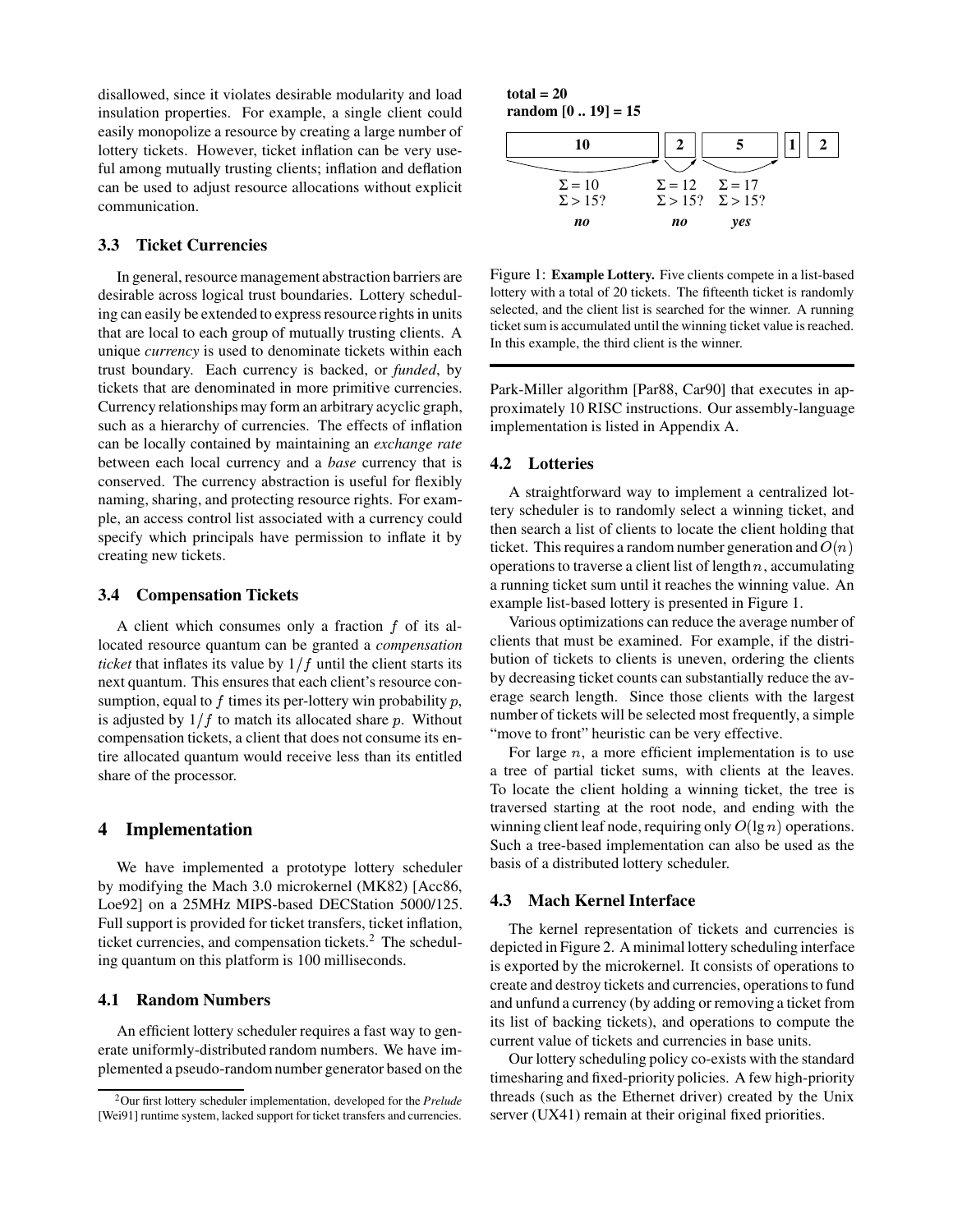

Figure 2: **Kernel Objects.** A *ticket* object contains an amount denominated in some currency. A *currency* object contains a name, a list of tickets that back the currency, a list of all tickets issued in the currency, and an active amount sum for all issued tickets.

# **4.4 Ticket Currencies**

Our prototype uses a simple scheme to convert ticket amounts into base units. Each currency maintains an active amount sum for all of its issued tickets. A ticket is *active* while it is being used by a thread to compete in a lottery. When a thread is removed from the run queue, its tickets are deactivated; they are reactivated when the thread rejoins the run queue.<sup>3</sup> If a ticket deactivation changes a currency's active amount to zero, the deactivation propagates to each of its backing tickets. Similarly, if a ticket activation changes a currency's active amount from zero, the activation propagates to each of its backing tickets.

A currency's value is computed by summing the value of its backing tickets. A ticket's value is computed by multiplying the value of the currency in which it is denominated by its share of the active amount issued in that currency. The value of a ticket denominated in the base currency is defined to be its face value amount. An example currency graph with base value conversions is presented in Figure 3. Currency conversions can be accelerated by caching values or exchange rates, although this is not implemented in our prototype.

Our scheduler uses the simple list-based lottery with a move-to-front heuristic, as described earlier in Section 4.2. To handle multiple currencies, a winning ticket value is selected by generating a random number between zero and the total number of active tickets in the *base* currency. The run queue is then traversed as described earlier, except that the running ticket sum accumulates the value of each thread's currency in *base* units until the winning value is reached.



Figure 3: **Example Currency Graph.** Two users compete for computing resources. Alice is executing two tasks: *task1* is currently inactive, and *task2* has two runnable threads. Bob is executing one single-threaded task, *task3*. The current values in base units for the runnable threads are *thread* $2 = 400$ , *thread* $3 = 600$ , and *thread4* = 2000. In general, currencies can also be used for groups of users or applications, and currency relationships may form an acyclic graph instead of a strict hierarchy.

#### **4.5 Compensation Tickets**

As discussed in Section 3.4, a thread which consumes only a fraction  $f$  of its allocated time quantum is automatically granted a compensation ticket that inflates its value by  $1/f$  until the thread starts its next quantum. This is consistent with proportional sharing, and permits I/O-bound tasks that use few processor cycles to start quickly.

For example, suppose threads  $A$  and  $B$  each hold tickets valued at 400 base units. Thread  $A$  always consumes its entire 100 millisecond time quantum, while thread  $B$  uses only 20 milliseconds before yielding the processor. Since both  $A$  and  $B$  have equal funding, they are equally likely to win a lottery when both compete for the processor. However, thread B uses only  $f = 1/5$  of its allocated time, allowing thread A to consume five times as much CPU, in violation of their 1 : 1 allocation ratio. To remedy this situation, thread  $B$  is granted a compensation ticket valued at 1600 base units when it yields the processor. When B next competes for the processor, its total funding will be  $400/f = 2000$  base units. Thus, on average B will win the processor lottery five times as often as  $A$ , each time consuming  $1/5$  as much of its quantum as A, achieving the desired 1 : 1 allocation ratio.

<sup>&</sup>lt;sup>3</sup>A blocked thread may transfer its tickets to another thread that will actively use them. For example, a thread blocked pending a reply from an RPC transfers its tickets to the server thread on which it is waiting.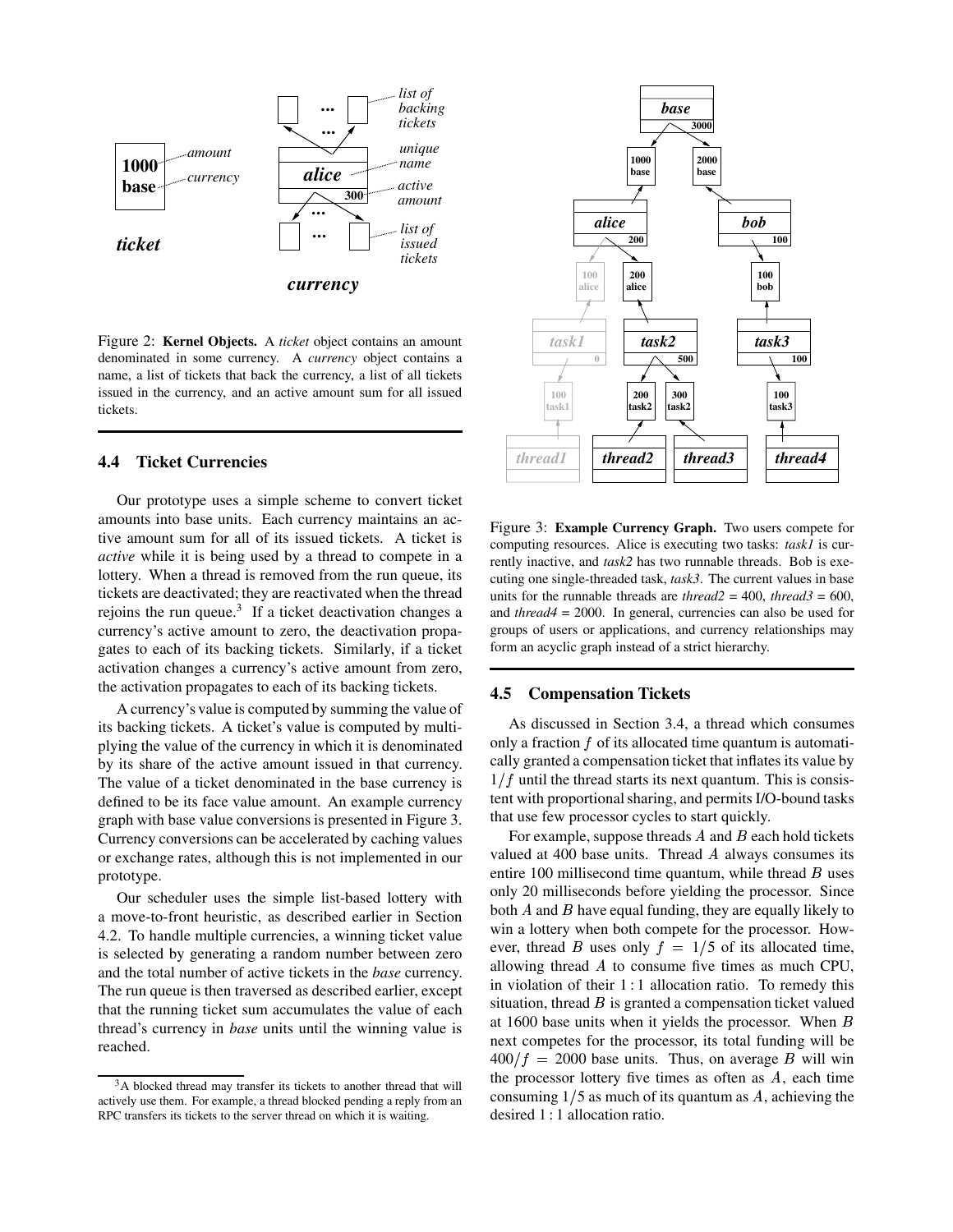## **4.6 Ticket Transfers**

The mach msg system call was modified to temporarily transfer tickets from client to server for synchronous RPCs. This automatically redirects resource rights from a blocked client to the server computing on its behalf. A transfer is implemented by creating a new ticket denominated in the client's currency, and using it to fund the server's currency. If the server thread is already waiting when mach msg performs a synchronous call, it is immediately funded with the transfer ticket. If no server thread is waiting, then the transfer ticket is placed on a list that is checked by the server thread when it attempts to receive the call message.<sup>4</sup> During a reply, the transfer ticket is simply destroyed.

# **4.7 User Interface**

Currencies and tickets can be manipulated via a command-line interface. User-level commands exist to create and destroy tickets and currencies (mktkt, rmtkt, mkcur, rmcur), fund and unfund currencies (fund, unfund), obtain information (lstkt, lscur), and to execute a shell command with specified funding (fundx). Since the Mach microkernel has no concept of user and we did not modify the Unix server, these commands are setuid root.<sup>5</sup> A complete lottery scheduling system should protect currencies by using access control lists or Unix-style permissions based on user and group membership.

# **5 Experiments**

In order to evaluate our prototype lottery scheduler, we conducted experiments designed to quantify its ability to flexibly, responsively, and efficiently control the relative execution rates of computations. The applications used in our experiments include the compute-bound Dhrystone benchmark, a Monte-Carlo numerical integration program, a multithreaded client-server application for searching text, and competing MPEG video viewers.

#### **5.1 Fairness**

Our first experiment measured the accuracy with which our lottery scheduler could control the relative execution rates of computations. Each point plotted in Figure 4 indicates the relative execution rate that was observed for two tasks executing the Dhrystone benchmark [Wei84] for sixty seconds with a given relative ticket allocation. Three runs were executed for each integral ratio between one and ten.



Figure 4: **Relative Rate Accuracy.** For each allocated ratio, the observed ratio is plotted for each of three 60 second runs. The gray line indicates the ideal where the two ratios are identical.

With the exception of the run for which the 10:1 allocation resulted in an average ratio of 13.42 : 1, all of the observed ratios are close to their corresponding allocations. As expected, the variance is greater for larger ratios. However, even large ratios converge toward their allocated values over longer time intervals. For example, the observed ratio averaged over a three minute period for a 20 : 1 allocation was 19.08 : 1.

Although the results presented in Figure 4 indicate that the scheduler can successfully control computation rates, we should also examine its behavior over shorter time intervals. Figure 5 plots average iteration counts over a series of 8 second time windows during a single 200 second execution with a 2:1 allocation. Although there is clearly some variation, the two tasks remain close to their allocated ratios throughout the experiment. Note that if a scheduling quantum of 10 milliseconds were used instead of the 100 millisecond Mach quantum, the same degree of fairness would be observed over a series of subsecond time windows.

# **5.2 Flexible Control**

A more interesting use of lottery scheduling involves dynamically controlled ticket inflation. A practical application that benefits from such control is the Monte-Carlo algorithm [Pre88]. Monte-Carlo is a probabilistic algorithm that is widely used in the physical sciences for computing average properties of systems. Since errors in the computed average are proportional to  $1/\sqrt{n}$ , where *n* is the number of trials, accurate results require a large number of trials.

Scientists frequently execute several separate Monte-Carlo experiments to explore various hypotheses. It is often desirable to obtain approximate results quickly whenever a new experiment is started,while allowing older experiments to continue reducing their error at a slower rate [Hog88].

<sup>&</sup>lt;sup>4</sup>In this case, it would be preferable to instead fund all threads capable of receiving the message. For example, a server task with fewer threads than incoming messages should be directly funded. This would accelerate all server threads, decreasing the delay until one becomes available to service the waiting message.

<sup>&</sup>lt;sup>5</sup>The fundx command only executes as root to initialize its task currency funding. It then performs a setuid back to the original user before invoking exec.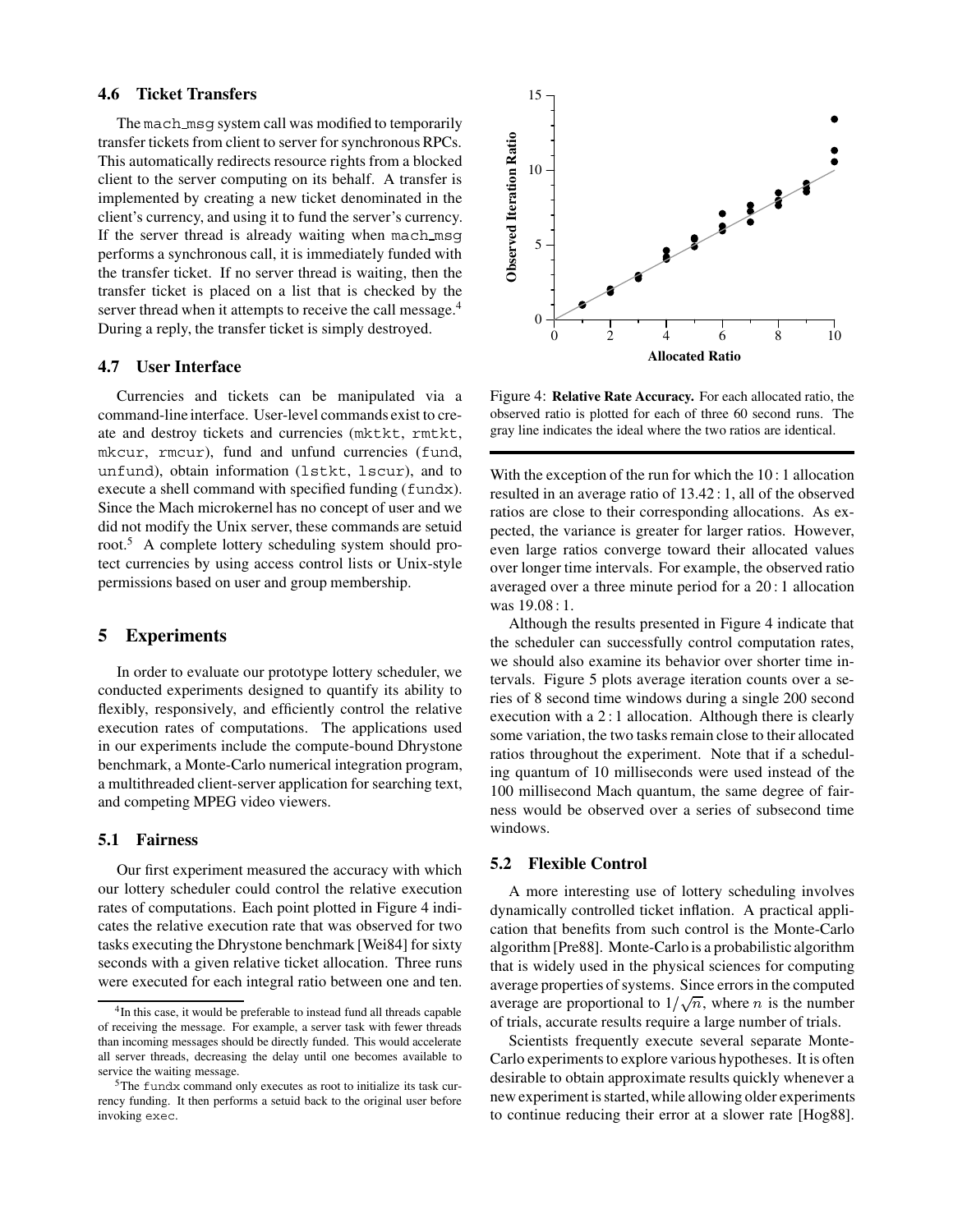

Figure 5: **Fairness Over Time.** Two tasks executing the Dhrystone benchmark with a 2 : 1 ticket allocation. Averaged over the entire run, the two tasks executed 25378 and 12619 iterations/sec., for an actual ratio of 2.01 : 1.

This goal would be impossible with conventional schedulers, but can be easily achieved in our system by dynamically adjusting an experiment's ticket value as a function of its current relative error. This allows a new experiment with high error to quickly catch up to older experiments by executing at a rate that starts high but then tapers off as its relative error approaches that of its older counterparts.

Figure 6 plots the total number of trials computed by each of three staggered Monte-Carlo tasks. Each task is based on the sample code presented in [Pre88], and is allocated a share of time that is proportional to the square of its relative error.<sup>6</sup> When a new task is started, it initially receives a large share of the processor. This share diminishes as the task reduces its error to a value closer to that of the other executing tasks.

A similar form of dynamic control may also be useful in graphics-intensive programs. For example, a rendering operation could be granted a large share of processing resources until it has displayed a crude outline or wire-frame, and then given a smaller share of resources to compute a more polished image.

#### **5.3 Client-Server Computation**

As mentioned in Section 4.6, the Mach IPC primitive mach msg was modified to temporarily transfer tickets from client to server on synchronous remote procedure calls. Thus, a client automatically redirects its resource rights to the server that is computing on its behalf. Multithreaded servers will process requests from different clients at the rates defined by their respective ticket allocations.



Figure 6: **Monte-Carlo Execution Rates.** Three identical Monte-Carlo integrations are started two minutes apart. Each task periodically sets its ticket value to be proportional to the square of its relative error, resulting in the convergent behavior. The "bumps" in the curves mirror the decreasing slopes of new tasks that quickly reduce their error.

We developed a simple multithreaded client-server application that shares properties with real databases and information retrieval systems. Our server initially loads a 4.6 Mbyte text file "database" containing the complete text to all of William Shakespeare's plays.<sup>7</sup> It then forks off several worker threads to process incoming queries from clients. One query operation supported by the server is a case-insensitive substring search over the entire database, which returns a count of the matches found.

Figure 7 presents the results of executing three database clients with an  $8:3:1$  ticket allocation. The server has no tickets of its own, and relies completely upon the tickets transferred by clients. Each client repeatedly sends requests to the server to count the occurrences of the same search string.<sup>8</sup> The high-priority client issues a total of 20 queries and then terminates. The other two clients continue to issue queries for the duration of the entire experiment.

The ticket allocations affect both response time and throughput. When the high-priority client has completed its 20 requests, the other clients have completed a total of 10 requests, matching their overall 8 : 4 allocation. Over the entire experiment, the clients with a 3 : 1 ticket allocation respectively complete 38 and 13 queries, which closely matches their allocation, despite their transient competition with the high-priority client. While the high-priority client is active, the average response times seen by the clients are 17.19, 43.19, and 132.20 seconds, yielding relative speeds of 7.69 : 2.51 : 1. After the high-priority client terminates,

<sup>6</sup>Any monotonically increasing function of the relative error would cause convergence. A linear function would cause the tasks to converge more slowly; a cubic function would result in more rapid convergence.

 ${}^{7}$ A disk-based database could use lotteries to schedule disk bandwidth; this is not implemented in our prototype.

 $8$ The string used for this experiment was lottery, which incidentally occurs a total of 8 times in Shakespeare's plays.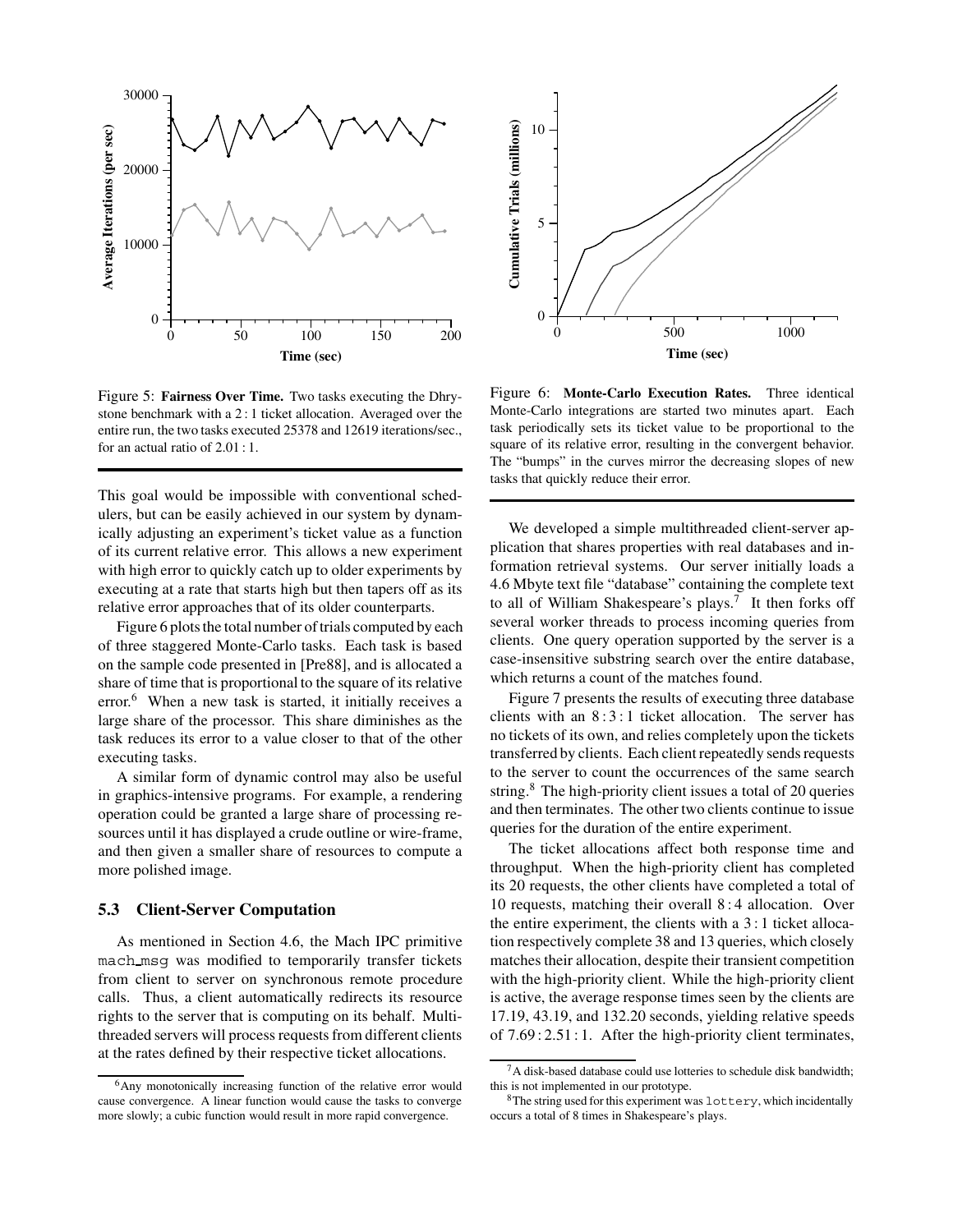

Figure 7: **Query Processing Rates.** Three clients with an 8 : 3 : 1 ticket allocation compete for service from a multithreaded database server. The observed throughput and response time ratios closely match this allocation.

the response times are 44.17 and 15.18 seconds,for a 2.91 : 1 ratio. For all average response times, the standard deviation is less than 7% of the average.

A similar form of control could be employed by database or transaction-processing applications to manage the response times seen by competing clients or transactions. This would be useful in providing different levels of service to clients or transactions with varying importance (or real monetary funding).

#### **5.4 Multimedia Applications**

Media-based applications are another domain that can benefit from lottery scheduling. Compton and Tennenhouse described the need to control the quality of service when two or more video viewers are displayed — a level of control not offered by current operating systems [Com94]. They attempted, with mixed success, to control video display rates at the application level among a group of mutually trusting viewers. Cooperating viewers employed feedback mechanisms to adjust their relative frame rates. Inadequate and unstable metrics for system load necessitated substantial tuning, based in part on the number of active viewers. Unexpected positive feedback loops also developed, leading to significant divergence from intended allocations.

Lottery scheduling enables the desired control at the operating-system level, eliminating the need for mutually trusting or well-behaved applications. Figure 8 depicts the execution of three mpeg play video viewers  $(A, B, \text{ and})$  $C$ ) displaying the same music video. Tickets were initially allocated to achieve relative display rates of  $A : B : C =$ 3 : 2 : 1, and were then changed to 3 : 1 : 2 at the time indicated by the arrow. The observed per-second frame rates were initially  $2.03:1.59:1.06$  (1.92:1.50:1 ratio), and then 2.02 : 1.05 : 1.61 (1.92 : 1 : 1.53 ratio) after the change.



Figure 8: **Controlling Video Rates.** Three MPEG viewers are given an initial  $A : B : C = 3 : 2 : 1$  allocation, which is changed to  $3:1:2$  at the time indicated by the arrow. The total number of frames displayed is plotted for each viewer. The actual frame rate ratios were 1.92 : 1.50 : 1 and 1.92 : 1 : 1.53, respectively, due to distortions caused by the X server.

Unfortunately, these results were distorted by the roundrobin processing of client requests by the single-threaded X11R5 server. When run with the -no display option, frame rates such as 6.83 : 4.56 : 2.23 (3.06 : 2.04 : 1 ratio) were typical.

# **5.5 Load Insulation**

Support for multiple ticket currencies facilitates modular resource management. A currency defines a resource management abstraction barrier that locally contains intracurrency fluctuations such as inflation. The currency abstraction can be used to flexibly isolate or group users, tasks, and threads.

Figure 9 plots the progress of five tasks executing the Dhrystone benchmark. Let *amount.currency* denote a ticket allocation of *amount* denominated in *currency*. Currencies A and B have identical funding. Tasks A1 and A2 have allocations of 100  $\AA$  and 200  $\AA$ , respectively. Tasks  $B1$ and  $B2$  have allocations of 100.  $B$  and 200.  $B$ , respectively. Halfway through the experiment, a new task,  $B3$ , is started with an allocation of  $300.B$ . Although this inflates the total number of tickets denominated in currency B from 300 to 600, there is no effect on tasks in currency  $A$ . The aggregate iteration ratio of A tasks to B tasks is  $1.01:1$  before B3 is started, and  $1.00:1$  after  $B3$  is started. The slopes for the individual tasks indicate that A1 and A2 are not affected by task  $B3$ , while  $B1$  and  $B2$  are slowed to approximately half their original rates, corresponding to the factor of two inflation caused by <sup>B</sup>3.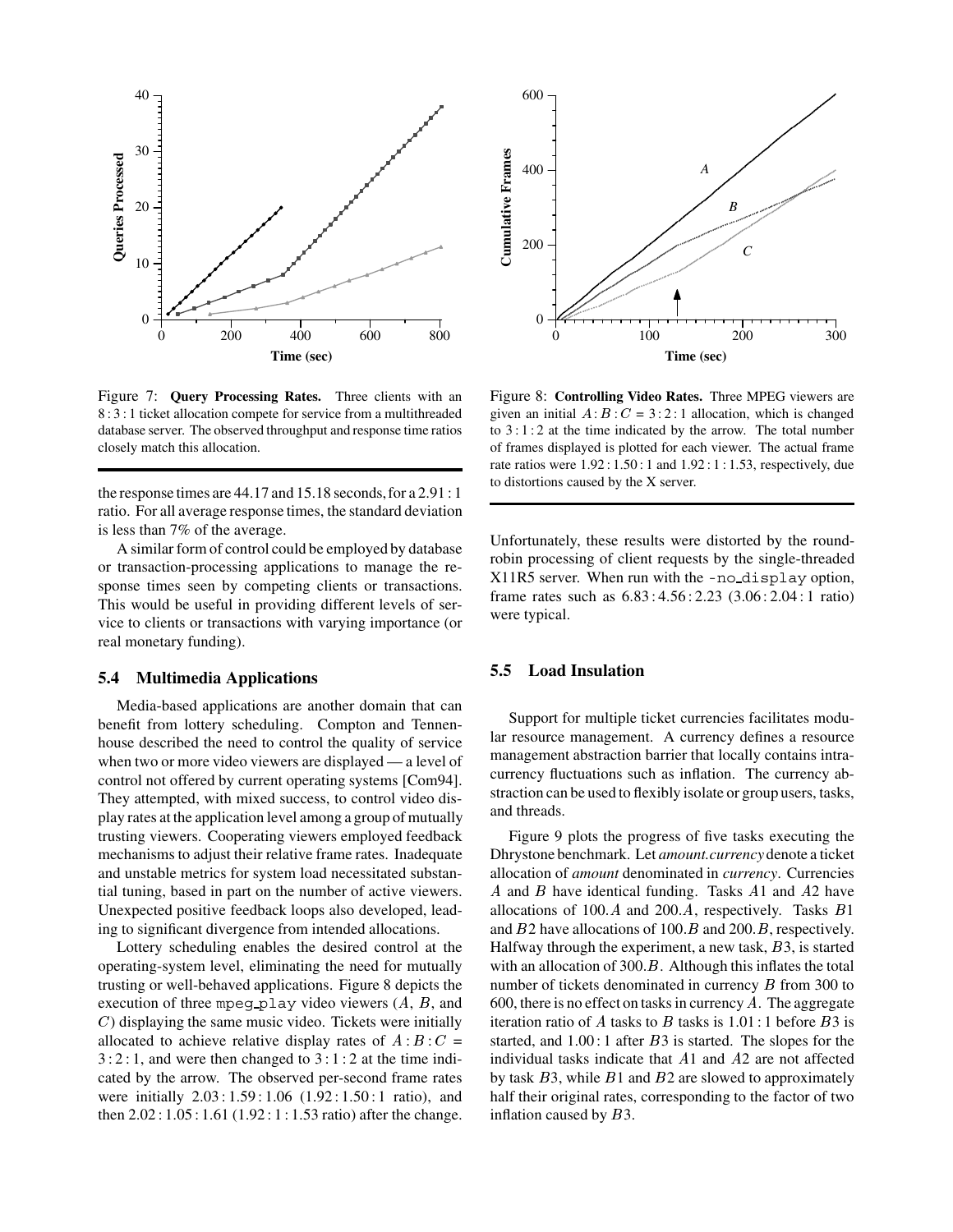

Figure 9: **Currencies Insulate Loads.** Currencies A and B are identically funded. Tasks <sup>A</sup>1 and <sup>A</sup>2 are respectively allocated tickets worth 100. A and 200. A. Tasks  $B1$  and  $B2$  are respectively allocated tickets worth  $100.B$  and  $200.B$ . Halfway through the experiment, task  $B3$  is started with an allocation of 300  $B$ . The resulting inflation is locally contained within currency <sup>B</sup>, and affects neither the progress of tasks in currency <sup>A</sup>, nor the aggregate  $A: B$  progress ratio.

#### **5.6 System Overhead**

The core lottery scheduling mechanism is extremely lightweight; a tree-based lottery need only generate a random number and perform  $\lg n$  additions and comparisons to select a winner among  $n$  clients. Thus, low-overhead lottery scheduling is possible in systems with a scheduling granularity as small as a thousand RISC instructions.

Our prototype scheduler, which includes full support for currencies, has not been optimized. To assess system overhead, we used the same executables and workloads under both our kernel and the unmodified Mach kernel; three separate runs were performed for each experiment. Overall, we found that the overhead imposed by our prototype lottery scheduler is comparable to that of the standard Mach timesharing policy. Since numerous optimizations could be made to our list-based lottery, simple currency conversion scheme, and other untuned aspects of our implementation, efficient lottery scheduling does not pose any challenging problems.

Our first experiment consisted of three Dhrystone benchmark tasks running concurrently for 200 seconds. Compared to unmodified Mach, 2.7% fewer iterations were executed under lottery scheduling. For the same experiment with eight tasks, lottery scheduling was observed to be 0.8% slower. However, the standard deviations across individual runs for unmodified Mach were comparable to the absolute differences observed between the kernels. Thus, the measured differences are not very significant.

We also ran a performance test using the multithreaded database server described in Section 5.3. Five client tasks each performed 20 queries, and the time between the start of the first query and the completion of the last query was measured. We found that this application executed 1.7% faster under lottery scheduling. For unmodified Mach, the average run time was 1155.5 seconds; with lottery scheduling, the average time was 1135.5 seconds. The standard deviations across runs for this experiment were less than 0.1% of the averages, indicating that the small measured differences are significant.<sup>9</sup>

# **6 Managing Diverse Resources**

Lotteries can be used to manage many diverse resources, such as processor time, I/O bandwidth, and access to locks. Lottery scheduling also appears promising for scheduling communication resources, such as access to network ports. For example, ATM switches schedule virtual circuits to determine which buffered cell should next be forwarded. Lottery scheduling could be used to provide different levels of service to virtual circuits competing for congested channels. In general, a lottery can be used to allocate resources wherever queueing is necessary for resource access.

#### **6.1 Synchronization Resources**

Contention due to synchronization can substantially affect computation rates. Lottery scheduling can be used to control the relative waiting times of threads competing for lock access. We have extended the Mach CThreads library to support a lottery-scheduled mutex type in addition to the standard mutex implementation. A lottery-scheduled mutex has an associated *mutex currency* and an *inheritance ticket* issued in that currency.

All threads that are blocked waiting to acquire the mutex perform ticket transfers to fund the mutex currency. The mutex transfers its inheritance ticket to the thread which currently holds the mutex. The net effect of these transfers is that a thread which acquires the mutex executes with its own funding plus the funding of all waiting threads, as depicted in Figure 10. This solves the priority inversion problem [Sha90], in which a mutex owner with little funding could execute very slowly due to competition with other threads

<sup>9</sup>Under unmodified Mach, threads with equal priority are run roundrobin; with lottery scheduling, it is possible for a thread to win several lotteries in a row. We believe that this ordering difference may affect locality, resulting in slightly improved cache and TLB behavior for this application under lottery scheduling.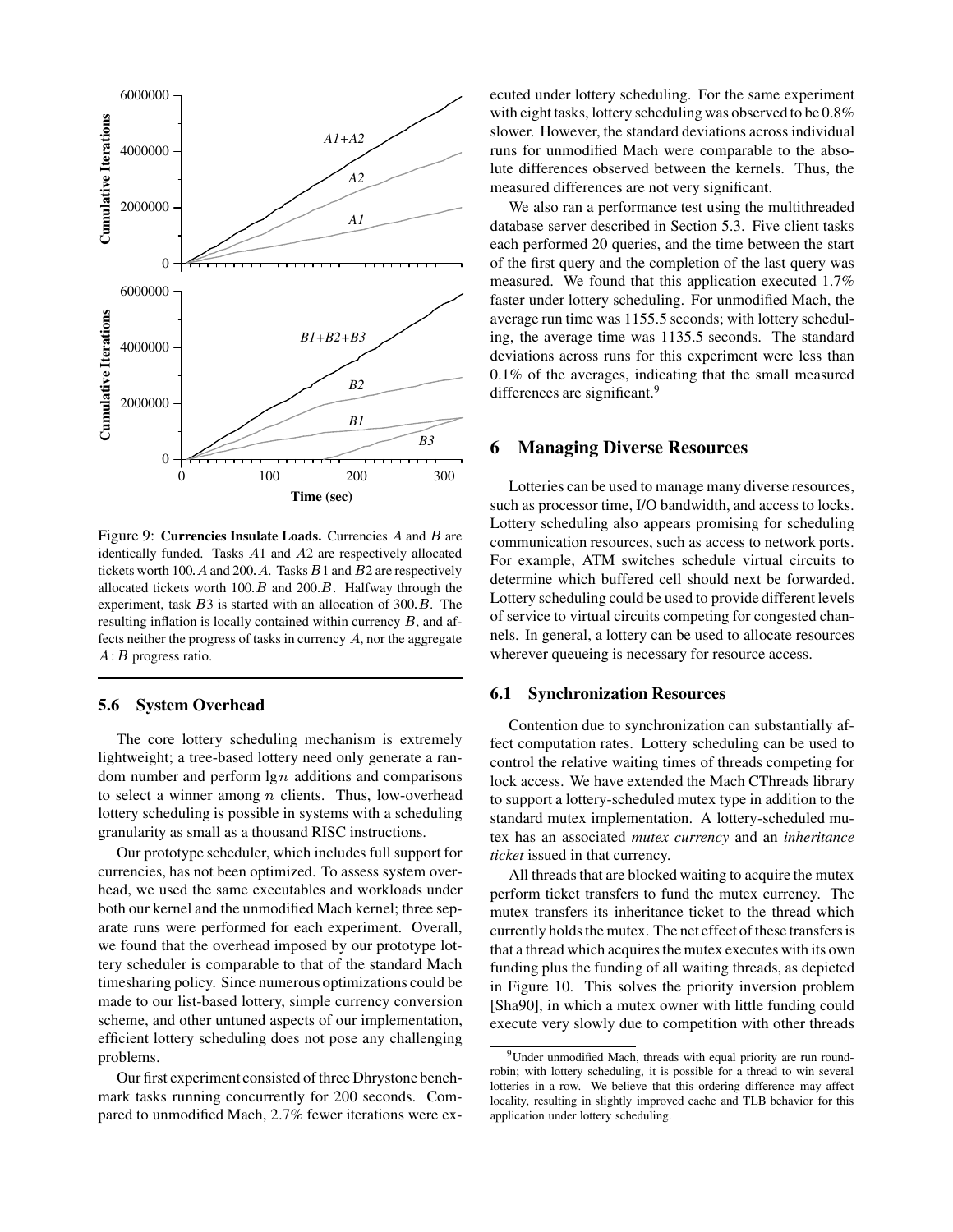

Figure 10: **Lock Funding.** Threads *t3*, *t7*, and *t8* are waiting to acquire a lottery-scheduled lock, and have transferred their funding to the lock currency. Thread *t2* currently holds the lock, and inherits the aggregate waiter funding through the backing ticket denominated in the lock currency. Instead of showing the backing tickets associated with each thread, shading is used to indicate relative funding levels.

for the processor, while a highly funded thread remains blocked on the mutex.

When a thread releases a lottery-scheduled mutex, it holds a lottery among the waiting threads to determine the next mutex owner. The thread then moves the mutex inheritance ticket to the winner, and yields the processor. The next thread to execute may be the selected waiter or some other thread that does not need the mutex; the normal processor lottery will choose fairly based on relative funding.

We have experimented with our mutex implementation using a synthetic multithreaded application in which n threads compete for the same mutex. Each thread repeatedly acquires the mutex, holds it for  $h$  milliseconds, releases the mutex, and computes for another  $t$  milliseconds. Figure 11 provides frequency histograms for a typical experiment with  $n = 8$ ,  $h = 50$ , and  $t = 50$ . The eight threads were divided into two groups  $(A, B)$  of four threads each, with the ticket allocation  $A : B = 2 : 1$ . Over the entire twominute experiment, group A threads acquired the mutex a total of 763 times, while group  $B$  threads completed 423 acquisitions, for a relative throughput ratio of 1.80 : 1. The group A threads had a mean waiting time of  $\mu = 450$  milliseconds, while the group  $B$  threads had a mean waiting time of  $\mu = 948$  milliseconds, for a relative waiting time



Figure 11: **Mutex Waiting Times.** Eight threads compete to acquire a lottery-scheduled mutex. The threads are divided into two groups  $(A, B)$  of four threads each, with the ticket allocation  $A : B = 2 : 1$ . For each histogram, the solid line indicates the mean  $(\mu)$ ; the dashed lines indicate one standard deviation about the mean ( $\mu \pm \sigma$ ). The ratio of average waiting times is  $A : B =$ 1 : 2.11; the mutex acquisition ratio is 1.80 : 1.

ratio of 1 : 2.11. Thus, both throughput and response time closely tracked the specified 2 : 1 ticket allocation.

#### **6.2 Space-Shared Resources**

Lotteries are useful for allocating indivisible time-shared resources, such as an entire processor. A variant of lottery scheduling can efficiently provide the same type of probabilistic proportional-share guarantees for finely divisible space-shared resources, such as memory. The basic idea is to use an *inverse lottery*, in which a "loser" is chosen to relinquish a unit of a resource that it holds. Conducting an inverse lottery is similar to holding a normal lottery, except that inverse probabilities are used. The probability  $p$  that a client holding  $t$  tickets will be selected by an inverse lottery with a total of *n* clients and *T* tickets is  $p = \frac{1}{n-1} (1 - t/T)$ . Thus, the more tickets a client has, the more likely it is to avoid having a unit of its resource revoked.<sup>10</sup>

For example, consider the problem of allocating a physical page to service a virtual memory page fault when all

<sup>&</sup>lt;sup>10</sup>The  $\frac{1}{n-1}$  factor is a normalization term which ensures that the client probabilities sum to unity.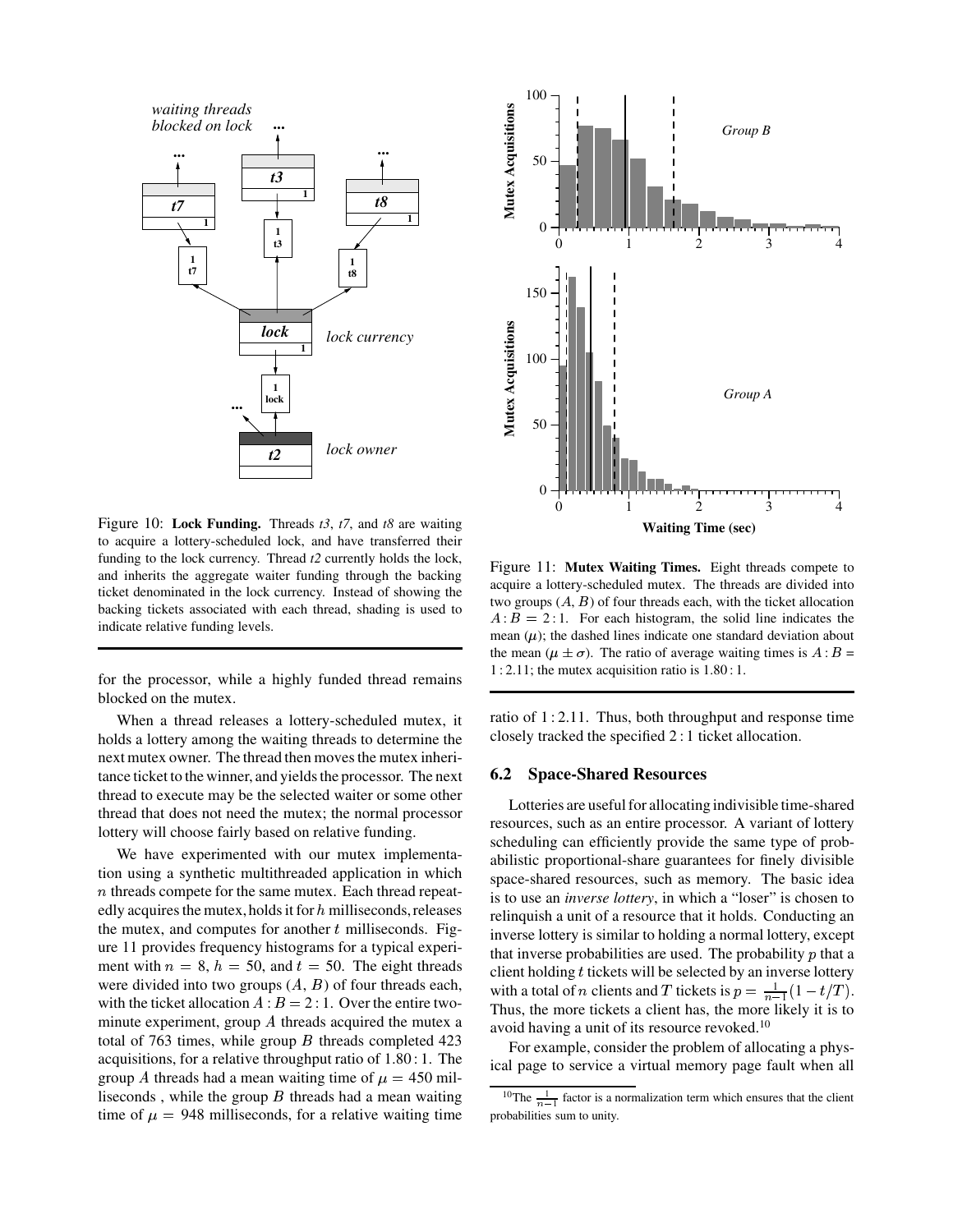physical pages are in use. A proportional-share policy based on inverse lotteries could choose a client from which to select a victim page with probability proportional to both  $(1 - t/T)$  and the fraction of physical memory in use by that client.

#### **6.3 Multiple Resources**

Since rights for numerous resources are uniformly represented by lottery tickets, clients can use quantitative comparisons to make decisions involving tradeoffs between different resources. This raises some interesting questions regarding application funding policies in environments with multiple resources. For example, when does it make sense to shift funding from one resource to another? How frequently should funding allocations be reconsidered?

One way to abstract the evaluation of resource management options is to associate a separate *manager*thread with each application. A manager thread could be allocated a small fixed percentage (*e.g.*, 1%) of an application's overall funding, causing it to be periodically scheduled while limiting its overall resource consumption. For inverse lotteries, it may be appropriate to allow the losing client to execute a short manager code fragment in order to adjust funding levels. The system should supply default managers for most applications; sophisticated applications could define their own management strategies. We plan to explore these preliminary ideas and other alternatives for more complex environments with multiple resources.

# **7 Related Work**

Conventional operating systems commonly employ a simple notion of *priority* in scheduling tasks. A task with higher priority is given absolute precedence over a task with lower priority. Priorities may be static, or they may be allowed to vary dynamically. Many sophisticated priority schemes are somewhat arbitrary, since priorities themselves are rarely meaningfully assigned [Dei90]. The ability to express priorities provides absolute, but extremely crude, control over scheduling, since resource rights do not vary smoothly with priorities. Conventional priority mechanisms are also inadequate for insulating the resource allocation policies of separate modules. Since priorities are absolute, it is difficult to compose or abstract inter-module priority relationships.

*Fair share* schedulers allocate resources so that users get fair machine shares over long periods of time [Hen84, Kay88]. These schedulers monitor CPU usage and dynamically adjust conventional priorities to push actual usage closer to entitled shares. However, the algorithms used by these systems are complex, requiring periodic usage updates, complicated dynamic priority adjustments, and administrative parameter setting to ensure fairness on a time scale of minutes. A technique also exists for achieving service rate objectives in systems that employ *decay-* *usage scheduling* by manipulating base priorities and various scheduler parameters [Hel93]. While this technique avoids the addition of feedback loops introduced by other fair share schedulers, it still assumes a fixed workload consisting of long-running compute-bound processes to ensure steady-state fairness at a time scale of minutes.

*Microeconomic* schedulers [Dre88, Fer88, Wal92] use auctions to allocate resources among clients that bid monetary funds. Funds encapsulate resource rights and serve as a form of priority. Both the *escalator algorithm* proposed for uniprocessor scheduling [Dre88] and the distributed *Spawn* system [Wal89, Wal92] rely upon auctions in which bidders increase their bids linearly over time. The *Spawn* system successfully allocated resources proportional to client funding in a network of heterogeneous workstations. However, experience with *Spawn* revealed that auction dynamics can be unexpectedly volatile. The overhead of bidding also limits the applicability of auctions to relatively coarse-grain tasks.

A market-based approach for memory allocation has also been developed to allow memory-intensive applications to optimize their memory consumption in a decentralized manner [Har92]. This scheme charges applications for both memory *leases* and I/O capacity, allowing application-specific tradeoffs to be made. However, unlike a true market, prices are not permitted to vary with demand, and ancillary parameters are introduced to restrict resource consumption [Che93].

The *statistical matching* technique for fair switching in the AN2 network exploits randomness to support frequent changes of bandwidth allocation [And93]. This work is similar to our proposed application of lottery scheduling to communication channels.

# **8 Conclusions**

We have presented lottery scheduling, a novel mechanism that provides efficient and responsive control over the relative execution rates of computations. Lottery scheduling also facilitates modular resource management, and can be generalized to manage diverse resources. Since lottery scheduling is conceptually simple and easily implemented, it can be added to existing operating systems to provide greatly improved control over resource consumption rates. We are currently exploring various applications of lottery scheduling in interactive systems, including graphical user interface elements. We are also examining the use of lotteries for managing memory, virtual circuit bandwidth, and multiple resources.

#### **Acknowledgements**

We would like to thank Kavita Bala, Eric Brewer, Dawson Engler, Wilson Hsieh, Bob Gruber, Anthony Joseph, Frans Kaashoek, Ulana Legedza, Paige Parsons, Patrick